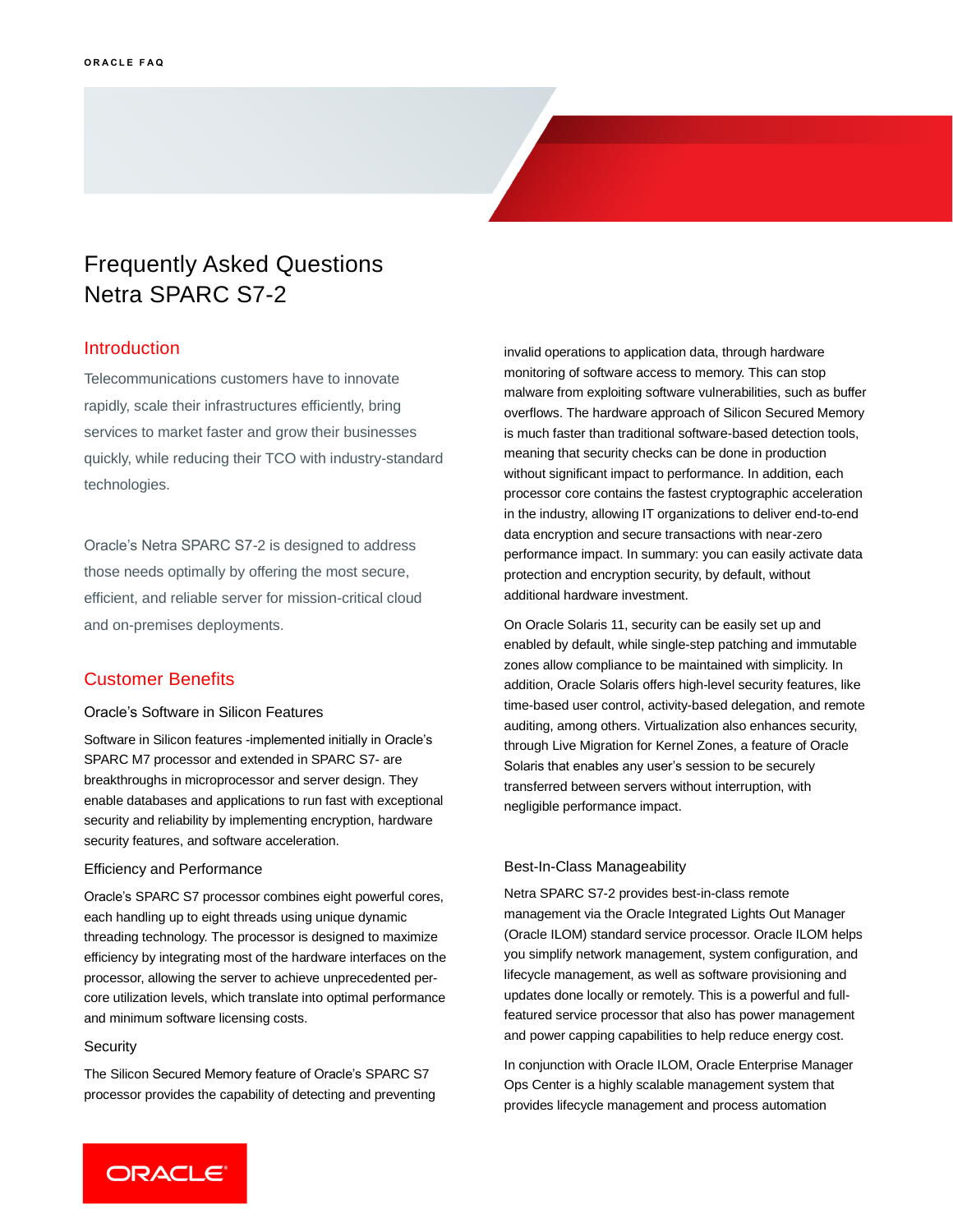capabilities to help simplify consolidated platform management, compliance reporting, and system provisioning tasks for the network. It offers a complete cloud management solution.

#### **Reliability**

The ruggedized NEBS Level 3-certified Netra SPARC S7-2 provides a high level of system reliability that helps ensure that the server continues to operate under extreme environmental conditions. Redundant hot-swappable AC or DC power supplies and hot-pluggable disk drives further enhance the system's uptime.

Oracle's Netra portfolio continues to be the broadest portfolio of rack server and new innovative modular systems being deployed globally in carrier networks.

#### Investment Protection

Netra SPARC S7-2 supports Oracle Solaris 11. In addition, Oracle's Netra servers come with an extended product lifecycle, which lowers your total cost of ownership by reducing the number of platform qualifications.

# Frequently Asked Questions

**Q:** What is Netra SPARC S7-2?

Netra SPARC S7-2 is a next-generation 2U Netra SPARC dual-socket carrier-grade rackmount server. The server is configured with one processor or two processors per server and offers up to eight 2.5-inch hot-swappable SAS hard disk drives (HDDs)/solid-state drives (SSDs), and up to four NVMe SSDs.

- **Q:** What Does Netra SPARC S7-2 support DC power supplies?
- **A:** Yes, we are introducing DC power supplies support on December  $13^{th}$ , 2016.
- **Q:** What memory and I/O expansion features are supported on Netra SPARC S7-2?
- **A:** Netra SPARC S7-2 includes 16 dual inline memory module (DIMM) slots, and it can be configured with 16 or 32 GB DDR4 DIMMs (64 GB will be offered after release). Four onboard 10GBase-T ports are included with the server, and six low-profile PCIe 3.0 slots are available for configuring a number of Ethernet, InfiniBand, and Fibre Channel option cards.
- **Q:** What are Software in Silicon features?
- **A:** Software in Silicon features place software functions directly into the processor chip, implemented as coprocessors or offload engines. Since specific functions are performed in hardware, a software application runs much faster. Also, because the cores of the processor are freed to perform other functions, overall operations are speeded up as well.
- **Q:** What are some of the key features and capabilities of the SPARC M7 and SPARC S7 processors?

The **cryptographic acceleration** capability is the fastest in the industry. The **In-Memory Query Acceleration** is implemented through accelerators specifically designed into the chip's silicon to handle SQL primitives, such as those used by Oracle Database In-Memory in Oracle Database 12*c*. The accelerators operate on data at full memory speeds, taking advantage of the very highmemory bandwidth of the processor. This produces extreme acceleration of in-memory queries while processor cores are freed up to do other useful work. In addition, the ability of these accelerators to handle compressed data on the fly means that larger databases can be kept in memory, or that less server memory needs to be configured for a given database size.

**The Data Analytics Accelerator** (DAX) feature provides additional on-chip accelerator engines that offload both In-Memory Query Acceleration and the In-Line Decompression feature from the processor cores.

- **Q:** What are the target markets for Netra SPARC S7-2?
- **A:** It is designed for telecommunications, public sector, defense, industrial embedded/OEM, on-premises, and cloud infrastructure users.
- **Q:** What operating systems are certified to run on Netra SPARC S7-2?
- **A:** The Netra SPARC S7-2 runs Oracle Solaris 11 OS for secure and compliant application deployment through single-step patching and immutable zones.

Additionally, binary compatibility is guaranteed and supported for legacy applications that run under Oracle Solaris 10, 9, and 8

- **Q:** Does Netra SPARC S7-2 support virtualization technology?
- **A:** The server comes with built-in, no-cost virtualization technology with Oracle Solaris Zones.
- **Q:** What system management options are available for Netra SPARC S7-2?